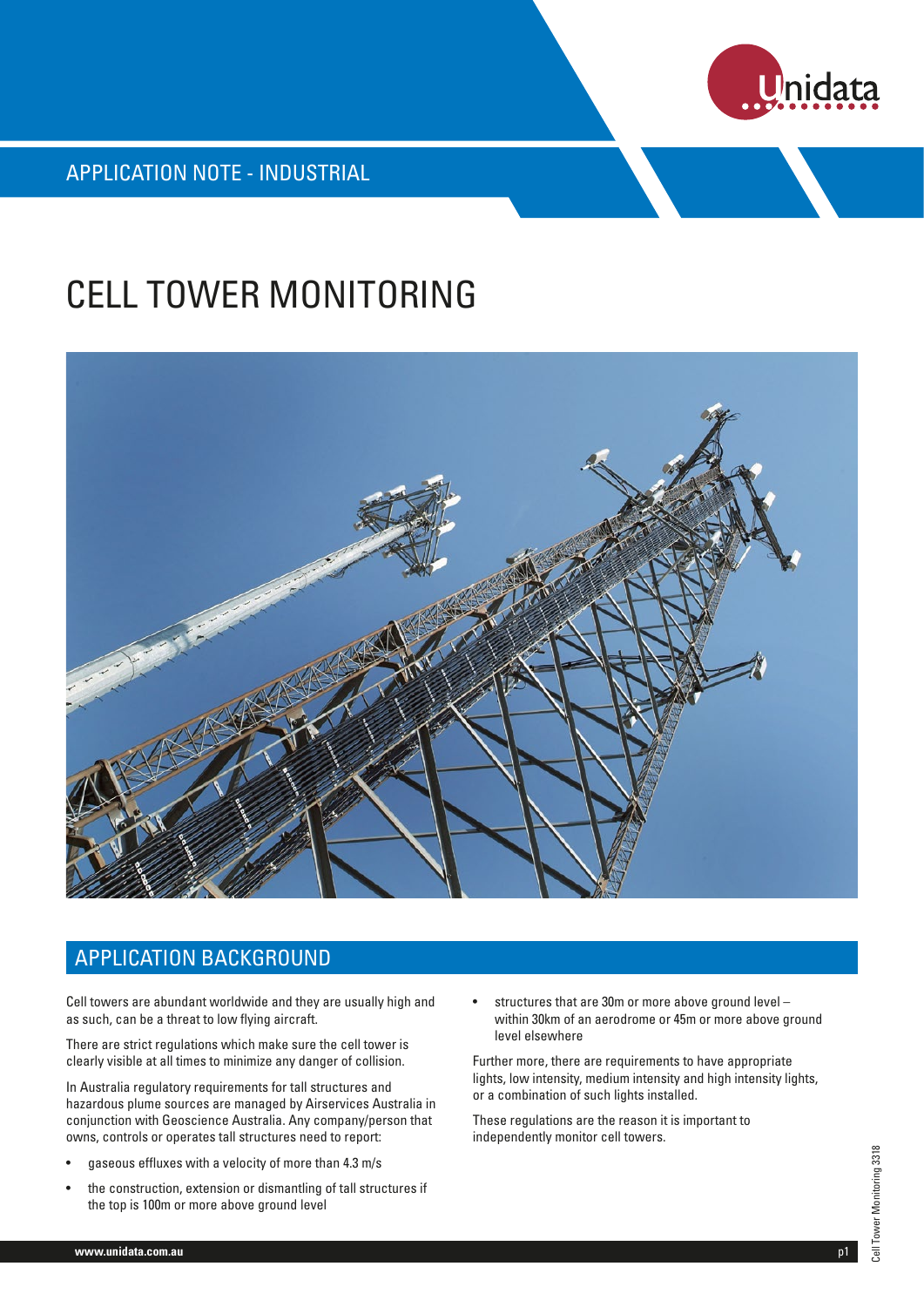# APPLICATION DETAIL

Cell towers have antennae at the top or side of a structure and an enclosure for the communications equipment and primary or backup power supply. Depending on the tower height, cell towers can have flashing or steady, white or red, medium or high intensity lights installed.

As high intensity obstacle lights have a significant environmental impact on people and animals, it is necessary to consult with interested parties about their use.

A Neon Remote Logger complete with an independent power supply, typically a battery, small solar panel and solar controller can be set up to monitor important operational and regulation requirements.

While there is a communications channel available at the cell tower, often authorities consider using a different / independent communications system to keep the monitoring system completely independent from the actual cell phone network using the tower.

The Neon Remote Logger may have analog and digital inputs to monitor tower light states, communications equipment status and primary and backup power system status. Some more complex



equipment may also have Remote Terminal Units (RTUs) which have Modbus registers that can be read routinely and reported, perhaps every 5, 10 or 30 minutes to a Neon Server so that data on the overall status of the cell tower can be displayed on a standard web browser.

To maintain network diversity / network independence, it is better to report the status using a satellite communications channel, either geostationary or low earth orbit, so the monitoring does not rely on the actual cell tower being operational.

The status of the cell tower can be displayed on a Google Map display and a mimic diagram can provide an easy visual representation of the tower and the status of the key monitoring points.

The Neon Server Applications software can display each cell tower on a Google maps interface with a mimic icon colour based on operational status, green for normal and amber or red for set off alarm condition.

Alarms can be set up on key parameters. If an alarm condition is reached, an SMS alarm alert with escalation or an email is sent to key staff alerting them of a problem or failure.

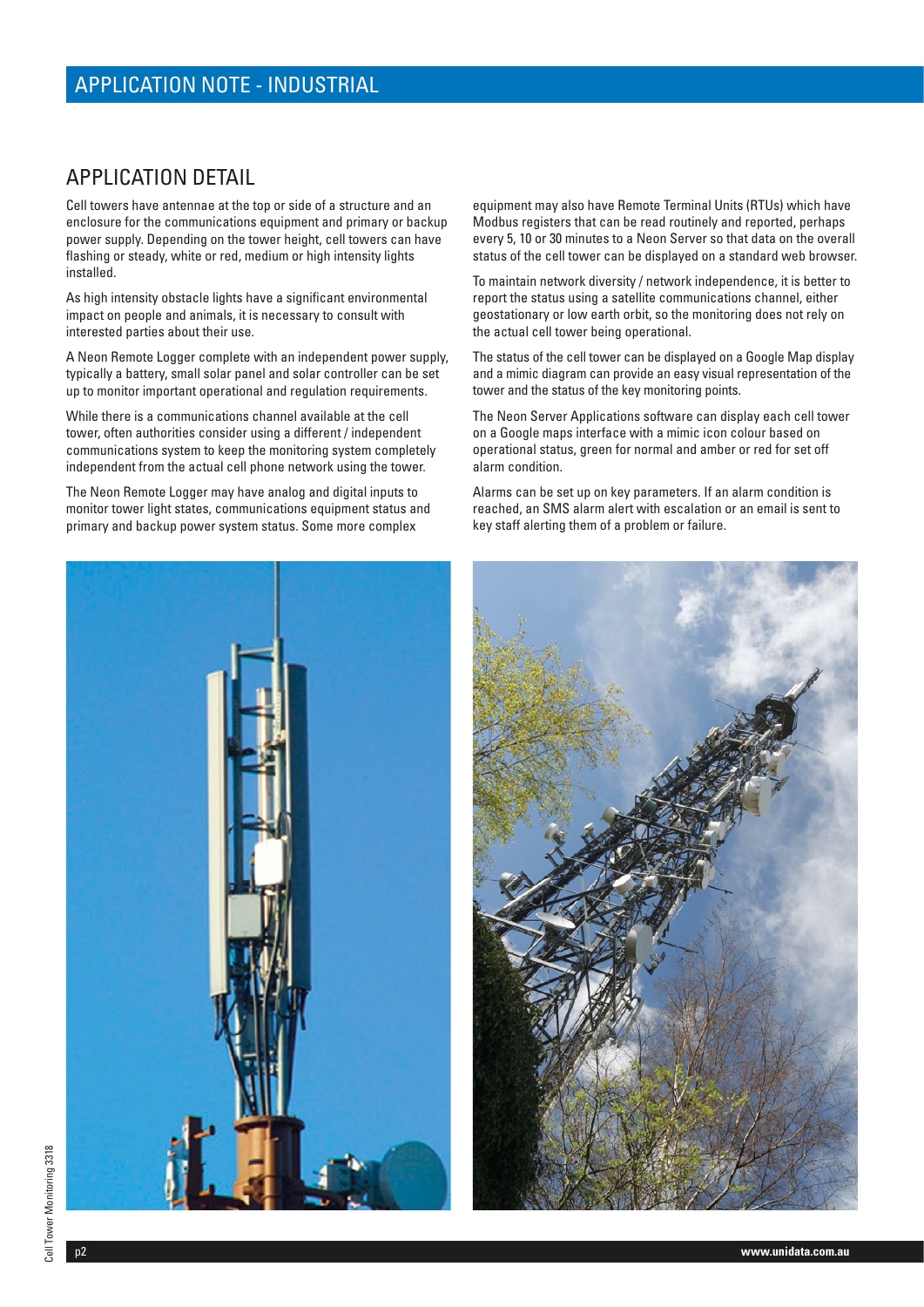